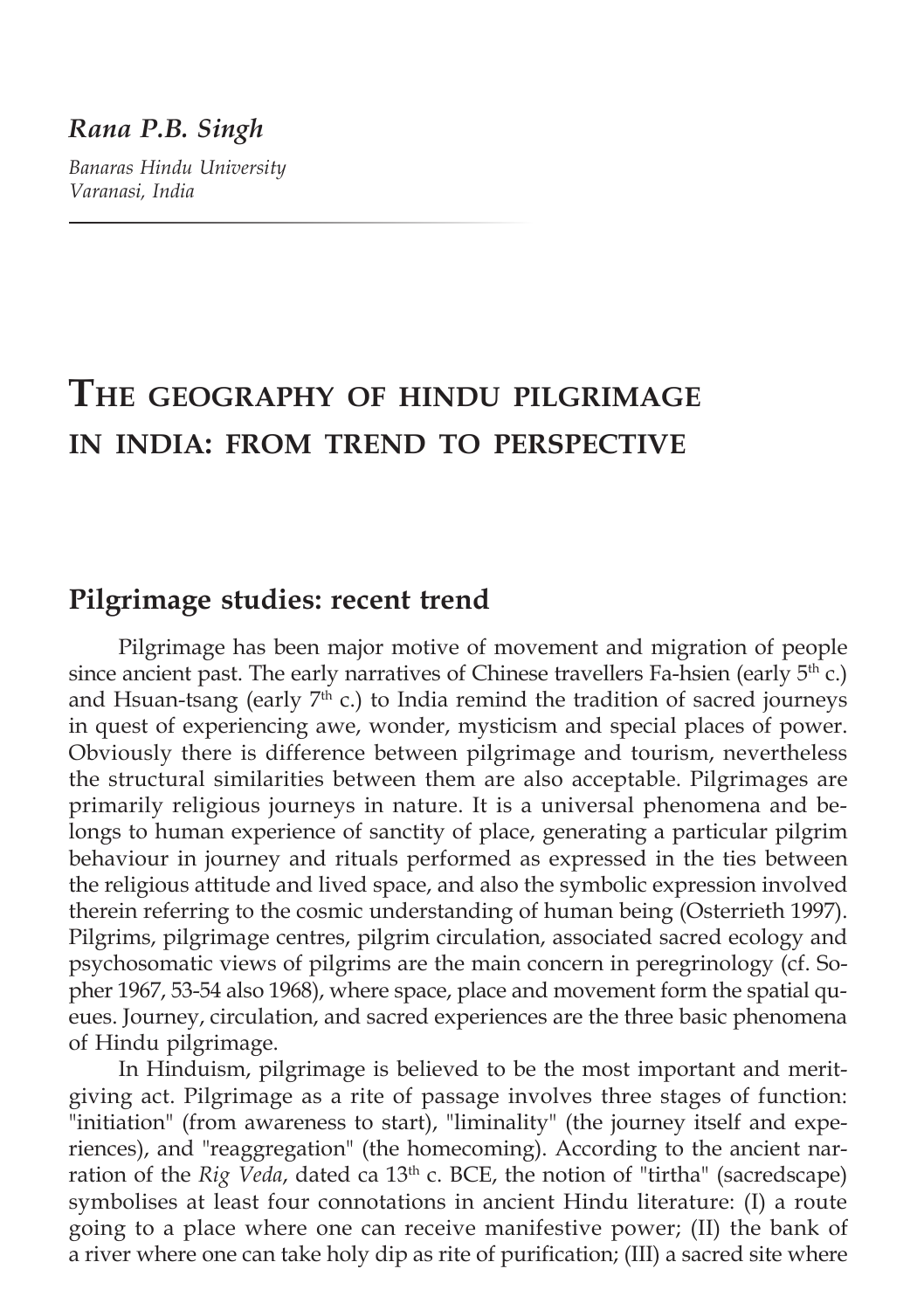lies the power of manifestation; and (IV) the religious territory which became sacred due to divine activities and work of the god/s. In all these connotations spatio-cultural dimension lies in the background.

There are two polarised ways to study pilgrimage. The one is nomothetic, looking for normative laws and generalisations in a particular way; it is close to positivistic approach. The other is ideographic which leaving aside the laws and generalisation, reflects the object's specific, individual qualities either through text or context, or taking both together. The former was common among geographers during 1960s and 1970s; while the latter still dominates in the Indological studies.

#### **Historical perspective**

In Indological tradition the anthology edited by Gopal and Dubey (1990), and Bakker (1990) are the notable works. Bakker's volume is based on the panels of the VII World Sanskrit Conference, and the nine essays there deal with the history of sacred places in India as reflected in traditional literature. Sacred centres as the object of political interest is the focal theme of another anthology by Bakker (1992).

Taking the first part of Narayana Bhatt's *Tristhalisetu* (cf. CE 1580) Saloman (1985) has produced a critical edition with detailed notes and comparison with other contemporary texts. Dubey's works (2001, 2001 ed.) on Prayaga/Allahabad and the pilgrimage festivities held there, are mostly based on "puranic mahatmya" literature and treatises. The "mahatmya" literature (the *Puranas*) provide mythological stories as to how, why, to whom in and in which manner pilgrimage to be performed (cf. Bhardwaj,1973: 58-75). In total they describe how the pilgrimage symbolises spiritual progress and how it would be beneficial in getting relief from sins and worldly affairs. During medieval period many digests and treatises were written – all describing the glory of various holy places in different ways at different magnitudes. These descriptions, in fact, are the rearrangement and selections from the "puranas" with commentaries.

The historical perspective, Indological context and spatial frame have been admirably integrated by Bakker (1986) in his magnum opus, *Ayodhya*, which covers history, religious activities, puranic description, "mahatmya" literature and critical appraisal of the source materials available. His colleague, Entwistle (1987) has produced a similar volume on Braj. Both of these works are inspired by their teacher, Jacob Ensink (1974) whose own work has paved the path in this direction.

# **Geographical context: circulation, typology and cosmic frame**

The first detailed bibliography on pilgrimages with a short introduction was prepared by Singh (1987, 525-564). The widely cited catalogue-type descriptive works on holy places of India, include Dave's (1957-61, 4-vols.) work on 120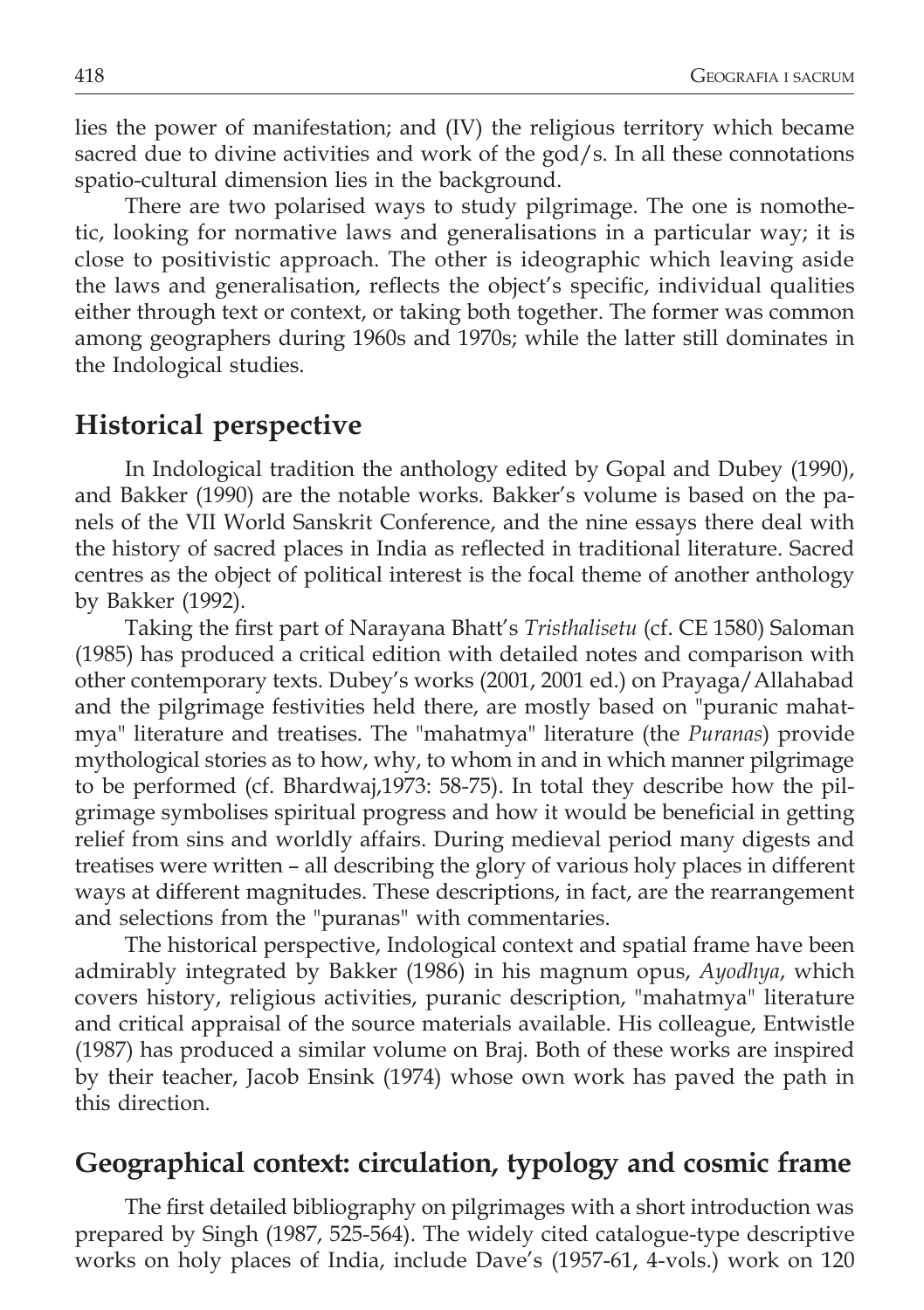places, the Gita Press: *Kalyana's Tirthank* (1957; covering about thousand places), and Mishra's edited *Sanmarga*: *Tirtha Visheshank* (1987, 64 essays). On global level two books on the geography of pilgrimages published by Antoni Jackowski (1991) in Polish are still known for its comprehensive coverage.

In a recent study (Malse and Ghode 1989), following gazetteer-approach and cartography the place description of Pandharpur has been narrated; this study lacks integration of texts, context and symbology. A leading Indian geographical journal by publishing an anthology on the geography of pilgrimages and has attempted to pave the path of peregrinology (Singh and Singh 1987). Out of nine essays in this volume, four deal with India; and the one notable is on geography of pilgrimages in Poland by Antoni Jackowski.

The phenomenon of circulation with reference to spatial manifestation has been analysed by Sopher (1968) in his pioneering study of *Pilgrim circulation in Gujarat*. Of course, heavily impressed by nomothetic approach, he has also correlated the social characteristics, and finally posed several issues for exploring the role of cultural determinants in pilgrimage. Another in-depth study is presented by Bhardwaj (1973), who based on pilgrims' responses tried to prepare five-level hierarchy of holy places. A detailed investigation of circulation in Hindu pilgrimage is further described by Bhardwaj (1985). Analysing the relationship between pilgrim circulation and past politico-cultural influence, Spencer (1969, 52-56) has noted a sort of symbiotic relationship. The anthropological purview of circulation is tested in case of pilgrimage to Amarnath by Aziz (1982).

First explicit geographical classification in terms of geographic scale, frequency and routes was proposed by Stoddard (1966) and finally twenty four categories are marked. This classification is more nomothetic abstract and gives less emphasis on the belief system and phenomenology of religion. Bharati (1963, 1970) was pioneering in presenting the typological frame of pilgrimage centres on the basis of regional frame and their importance.

With respect to belief systems and practices as prescribed in the texts and as experienced by the pilgrims, the holy places may be classified into three groups: (I) "Water-site", associated mostly with sacred bath on an auspicious occasion, (II) "Shrine site", related to a particular deity and mostly visited by the pilgrims belong to, or attached to a particular sect or deity, and (III) "circuit area" (*Kshetra*), the journey of which gives a special merit as it has preserved some form/ system of cosmic "mandala" like in case of Varanasi, Mathura, Ayodhya, etc. The best known work on ranking based on Sanskrit texts is presented by Saloman (1979).

The concept of "pilgrimage mandala" is introduced by Singh (1987a) with the study of fifty-six pilgrimage journey routes in Varanasi. The numerical symbolism and its cosmic association are described in terms of varieties of divinities, location and rout-affinity and also compared the festivities – all with respect to text and context. This study has been further expanded in the light of sacred topography and religious images (Singh 1988). The imagery study is, in fact, has link with his previous work on religion and tourism (Singh 1982).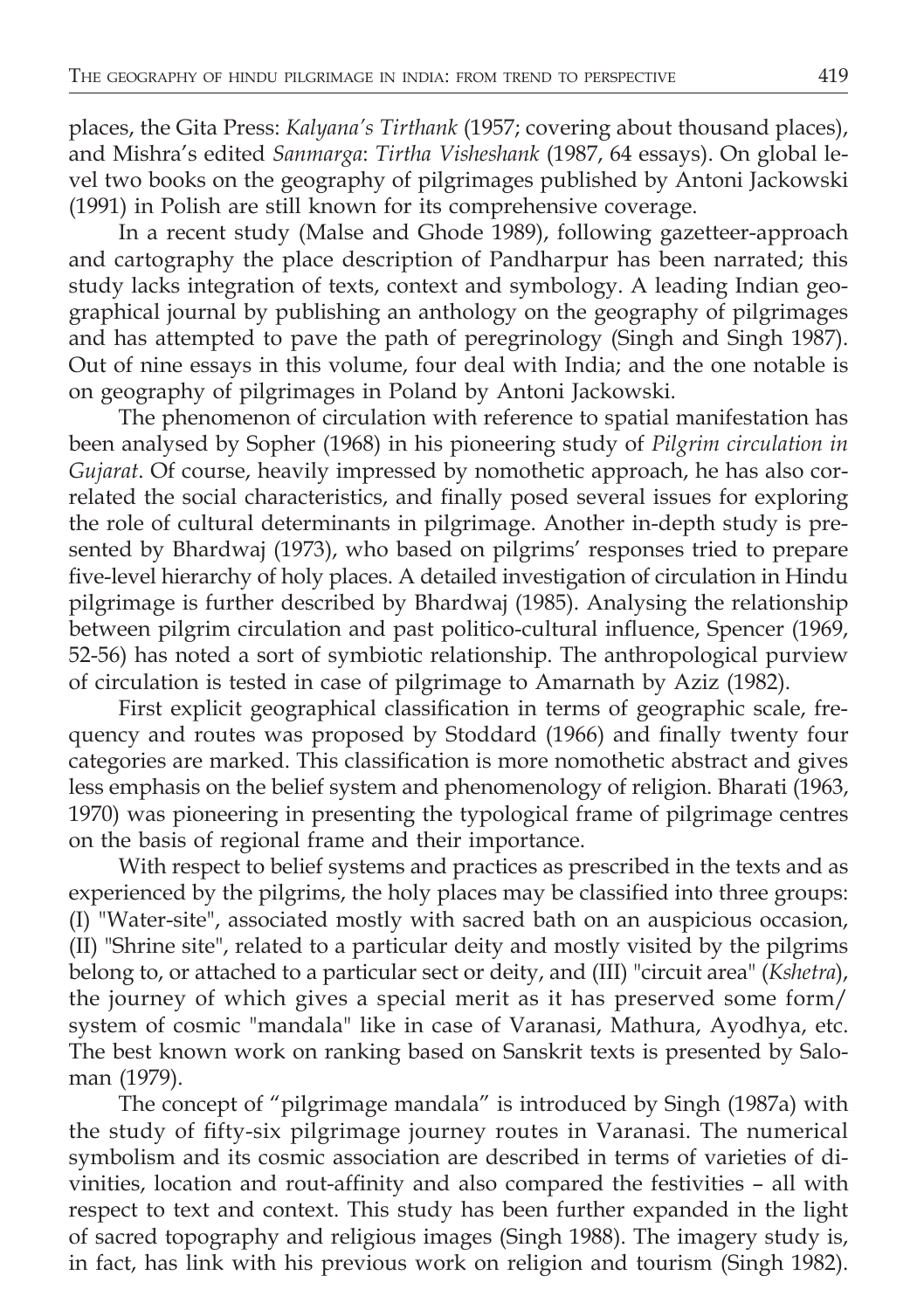Ambroise's (1982) study also throws a fresh fight on this aspect. These studies provide a new way to understand the miraculous intervention, and cultural pattern of miracles, and ultimately to the understanding of cosmic implosion (Preston 1986). The cosmic interpretation of the holy places is also narrated by Morinis (1984, 284-290) in his classical study of pilgrimage tradition in West Bengal. Also, Eck (1986, 41-55) in her study of cosmos and paradise of Varanasi has projected this aspect. Exploring the religious geography by interpreting texts through uncovering a multitude of intersecting, overlapping and disconnected regions that co-exist in the western part of India, Feldhaus has explained the intricacy of regional identity and the role of "sacradness" (Feldhaus 2003).

# **Anthropological dimension**

In his pioneering work on sacred complex of Gaya and Kashi, Vidyarthi (1961, also Vidyarthi, et al. 1979) had taken three aspects of the study, i.e. sacred geography, sacred performances, and sacred functionaries. At the grass root level an in-depth anthropological study with deeply integrated insight is produced by Alan Morinis (1984) based on detailed study of the three holy places in West Bengal, viz. Tarakeshvar, Navadvip and Tarapitha. The well-known anthology on geography of pilgrimages (Morinis and Stoddard 1997), deals with six Indian pilgrimages out of eighteen essays.

A work based on detailed field investigation dealing with gender and politics in Himalayan pilgrimage (Nanda Devi) was presented by Sax (1991). Toomey (1989) discussed the importance of food in pilgrimage with the case study of Mount Govardhan. Gold's (1988) great work of exploration and deep thought on Rajasthani pilgrimage combines intimate sensing, experiential feelings and religious understanding and finally provides a unique account of peregrinology. She says: *"Mostly I tell what people did and what they said about what they did, and what they said about what they did, to each other and to me"* (ibid. xiii).

# **International conferences and proceedings**

With the initiative of Makhan Jha in the *XI International Congress of Anthropological and Ethnological Sciences*, ICAES, held at Vancouver in 1983 a special session on pilgrimage (mostly based on India) was organised and later on selected papers were published (Jha 1985). Most of these papers deal with sacred places, like Tirupati, Mithila, Ujjain, Puri, etc. In 1988 under XII ICAES another symposium was held at Zagreb, Yugoslavia, and proceedings was published in which out of twenty, seventeen essays referred to India (Jha 1991). In the history of pilgrimage studies Conference on *Pilgrimage: The Human Quest*, held at University of Pittsburgh in May 1988, has been referred as milestone (Morinis 1992). Its proceedings consists of twelve papers. In Hindu context, two of these essays dealing with spiritual magnetism, and pilgrimage-tourism, by Preston (1992), and Cohen (1992) are the best known theoretical discussion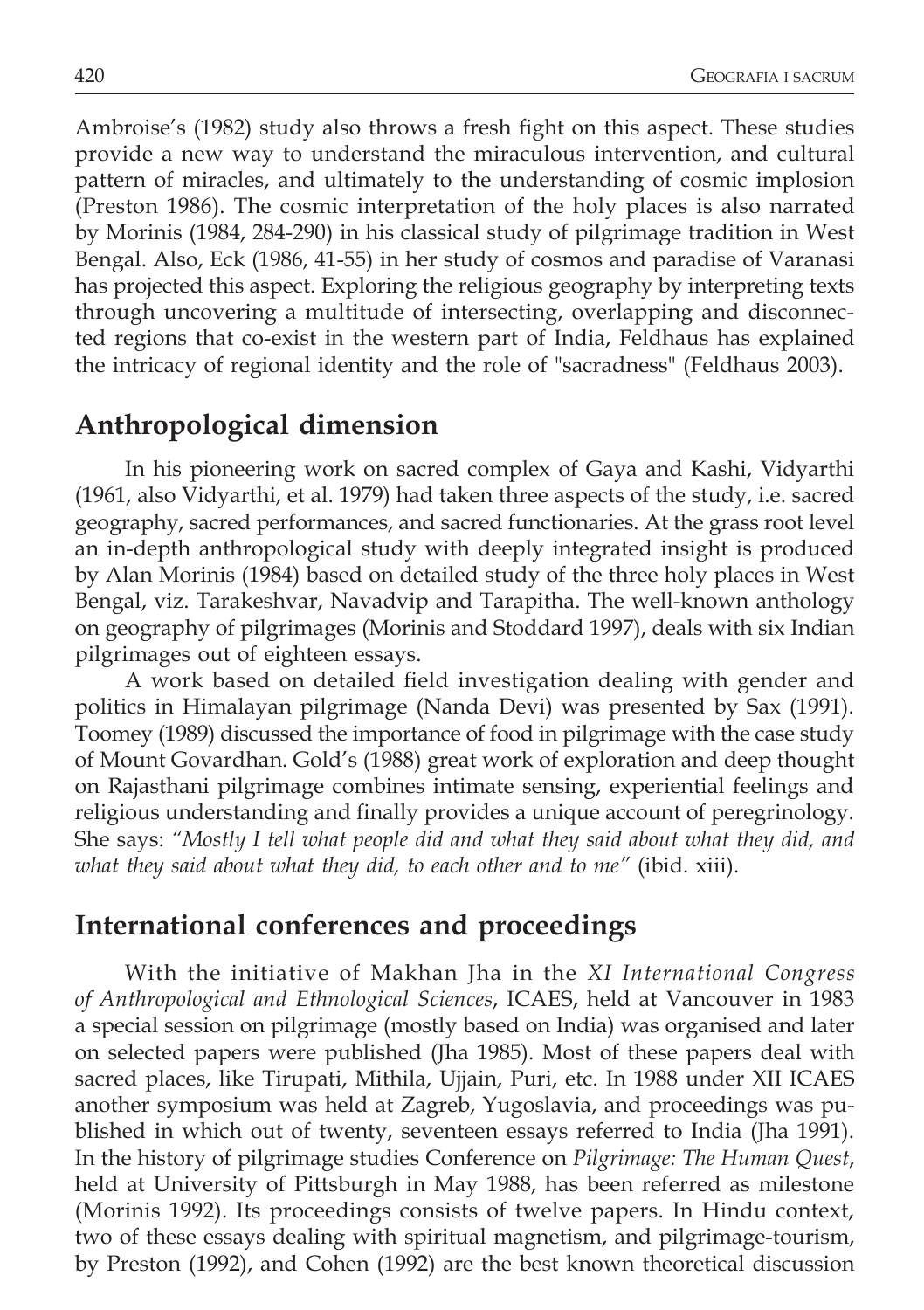on this theme. A multidisciplinary International Conference on *Pilgrimage and Complexity* held in January 1999, and its proceedings consists of thirteen papers, including on Varanasi and Gaya (Malville and Saraswati 2004). In the three recently held conferences, viz. the 3rd *International Convention of Asia Scholars*, Singapore: 19-22 August 2003, the 18<sup>th</sup> *European International Conference on Modern* South Asian Studies, Lund: 6-9 July 2004, and the 19th *World Congress of History of Religions*, Tokyo: 24-30 March 2005, a panel on pilgrimage and sacred places' with emphasis on spirit of place, heritage preservation, and ecological harmony, respectively, had been organised by Rana Singh, and the proceedings are in the process of publication.

The Society of Pilgrimage Studies (Allahabad) has also sponsored a few of the seminars on pilgrimage on the occasion of Ardha/ Kumbha Mela and published the proceedings (Gopal and Dubey 1990; Dubey 2000, 2001); most of the papers deal with historical, Indological and statistical contexts of pilgrimages.

# **Hindu pilgrimage: Victor Turner's theoretic construct**

Victor Turner had been the pioneer that created a model for studying pilgrimage within a social context. The main focuses of Turner's research in Rhodesia were the so-called rites of passage. During the ritual, the person is status-less. Turner called this particular part of the ritual the "liminal phase" (limen Lat.), threshold). Rites of passage often take place outside of the community in which the initiation to a new stage of life takes place. Turner saw a strong sense of unity among the novices during this liminal phase, which contrasted the structure of the society they normally live in. Difference in status among them did not seem to matter anymore since people from all classes and families appeared to form a homogenous group. Turner called this sense of unity 'communitas'. After returning to the original community, everyone however takes on again its old position and status. Communitas, because of its contrast to the structure of society, is therefore described by Turner as "anti-structure". By doing so he replaces, at least for the field of pilgrimage, the Durkheimian theory that religion has a positive influence on social structure, as explicitly in Hinduism. Though both see pilgrimage primarily as a social act, their views on the effect it has on society are opposite. Within the Durkheimian school it is thought of as reaffirming social structure, whereas the Turnerian school sees pilgrimage as a factor of renewal within society.

One of the case studies of pilgrimage that Turner described in his book *Dramas, Fields, and Metaphors* (1975) is the pilgrimage to Pandharpur in Maharashtra (India). He uses the work of G.A. Deleury (Turner 1975, 194) and Irawathy Karve (Turner 1975, 205) as his sources. Already here we can see the first problems with the idea of "communitas", since it only exists within the separate groups that undertake this pilgrimage. The same pilgrimage forms the subject of J.M. Stanley's contribution (1992), who too notices a problem in applying the term communitas to all cases of pilgrimage. While Turner still spoke of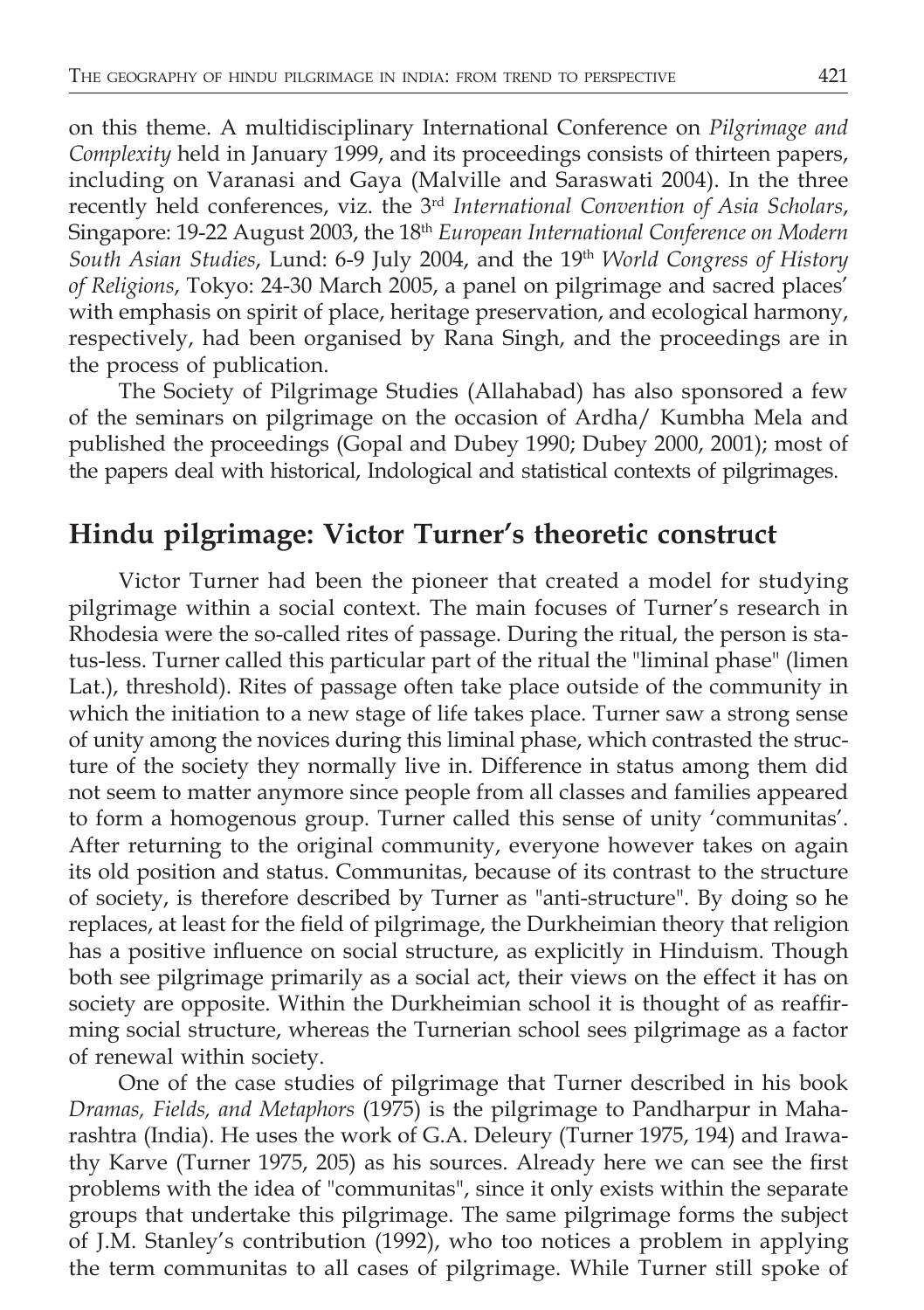"existential communitas" in the Pandharpur case, Stanley brings it down to "normative communitas". He clearly discerns in this group-structured-pilgrimage the boundaries that are brought about by social structure.

Several anthropologists discovered that in many cases of pilgrimage, there was no communitas to be found at all. Rather, social structures were maintained throughout the entire pilgrimage. Unlike Stanley, they do not try to hold on to Turners ideas of "communitas" as anti-structure. This situation prevails in most of the sacred places in India. Through his pioneering work on pilgrimage in Bengal Morinis has further approved this statement (Morinis 1984, 274). It is also noted that when every aspect of pilgrimage seems to be either social, political or economical, it can still be seen as a "bounded entity", a separate analytical category. Most of the anthropologists agreed on the fact that it cannot.

In an attempt to restore pilgrimage as an analytical category, J.E. Llewellyn, in the introduction to his study of the 1998 *Kumbha Mela in Hardvar*, turns to the notion of the sacred as the factor that distinguishes the goal of the pilgrim from centres of political or economical activity. He acknowledges that this could bring along the danger of discarding all secular aspects of pilgrimages as unimportant compared to the elevated "sacredness". He quotes *Eck and Eliade*, who both ascribe an ontological status to "the sacred", to illustrate this danger. Without denying or acknowledging the existence of "the sacred", Llewellyn decides only to study the visible, unknowing of "what lies behind it" (Llewellyn 2001, 4-12). This leads to an attitude of methodological agnosticism in which Llewellyn studies pilgrimage to a certain degree from an insider's perspective. The sacred cannot serve as a means for interpretation since it is not an empirical category. Pilgrimage will therefore be studied from an outsider's perspective as well, without making any ontological judgements about the sacred. The boundaries of the term "pilgrimage" are set by emic concepts, but it is studied from an etic perspective.

# **Hindu pilgrimage: Bhardwaj**

The cultural geographer Bhardwaj (1973) classified pilgrimage sites with respect to the size of the area from which pilgrims are drawn (catchment area) serves as the basic criterion for the rank of a sacred place in this classification. At the top stand the so-called "pan-Hindu sites", to which Hindus from all over the world make pilgrimages. Varanasi/ Kashi is the example of this category. At the bottom of the list one finds "local shrines" that are visited only by people from the direct surroundings.

Having made a ranking list of sacred places according to the size of their catchment areas, Bhardwaj finds that there is a correlation between the caste composition of pilgrims at sacred places and the ranking of this place in his hierarchy. People who visit pan-Hindu or supra-regional shrines are generally from higher castes than those who visit regional or local shrines (Bhardwaj 1973, 188-192). In addition, he finds that the motives for pilgrimage vary between places of different rankings as well. Pilgrimages to the highest levels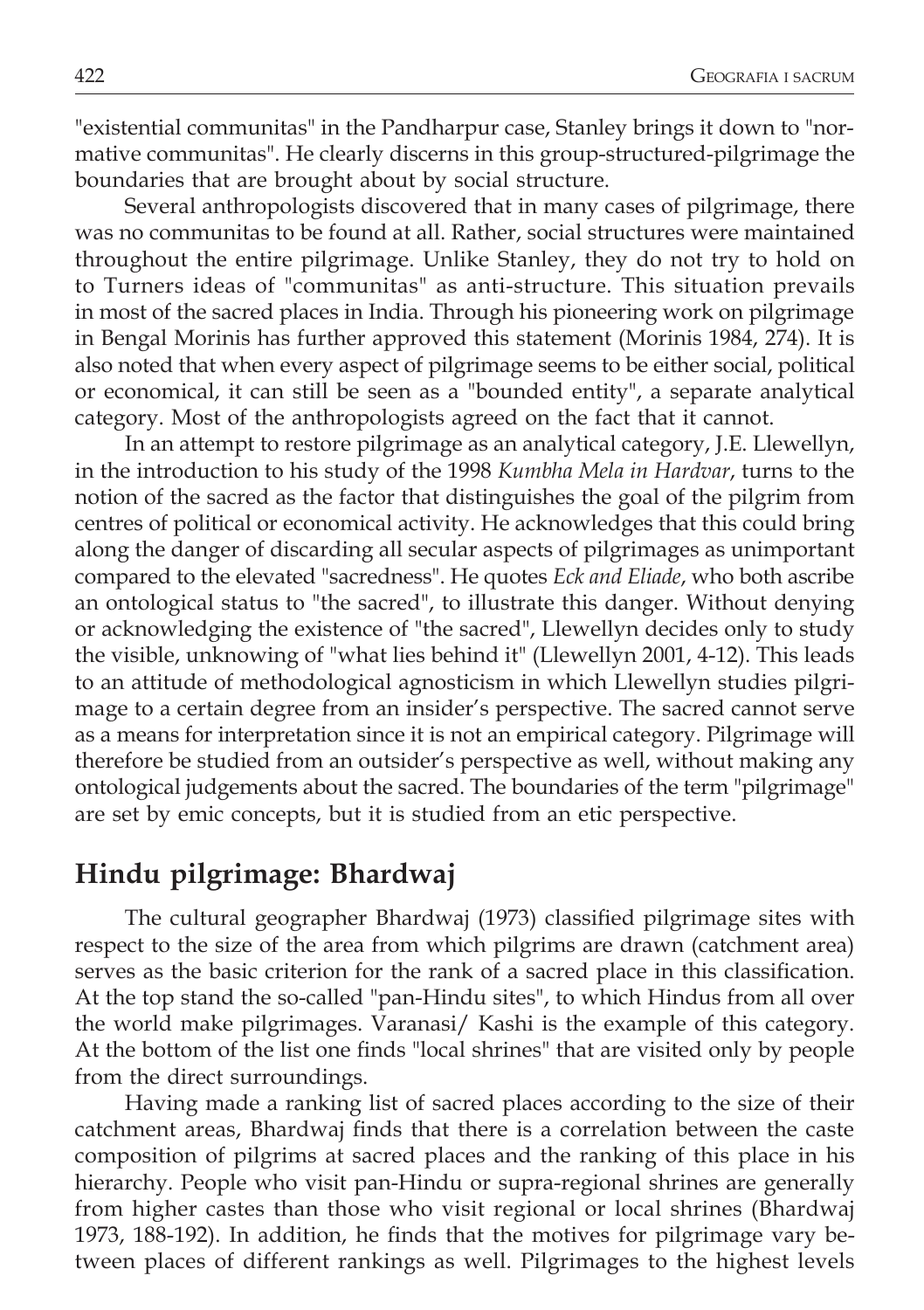of shrines are made to gain spiritual merit, whereas pilgrimages to lower level shrines have more tangible purposes. Bhardwaj calls the latter "specific pattern" (Bhardwaj 1973, 169-172). His generalisations are supported by recent works (Rana Singh, 2003).

Morinis criticises Bhardwaj in his case study of West Bengal (Morinis 1984, 234-236). His criticism has been taken over and expanded by Llewellyn (2001, 8). To some extent both of them present valid objections to Bhardwaj's theory. Morinis' main objection is that Bhardwaj's findings only fit the situation in Himachal Pradesh, the area where Bhardwaj did his research. Moreover, he argues that Hindu pilgrims have their own rankings of sacred places with much variety from one region to another, and that there is hardly any correspondence of these with Bhardwaj's system (Morinis 1984: 235). This is something Bhardwaj himself had already acknowledged (Bhardwaj 1973: 226). His system is etic and has no other claims than being an analytical tool in geographical research.

Ann Grodzins Gold (1998), in her Rajasthani fieldwork found a similar distinction between pilgrimage destinations. The pilgrims discern two types of pilgrimage. The pilgrimages to local shrines, referred to by the villagers as "jatra" (a Rajasthanised form of Sanskrit "yatra"), were undertaken for clearly defined purposes. The term yatra on the other hand, was used by the Rajasthani villagers to denote pilgrimage to distant shrines without a specific tangible purpose but for "merit" (Gold 1998, 136-146). Gold's study provides the necessary material to show that Bhardwaj's findings can be applied outside Himachal Pradesh as well.

The problem of self-interest, as Llewellyn shows, is a central theme in the study of Hindu pilgrimage. In a review article on three books on Hindu pilgrimage he concludes that 'there are likely to be *"political" motivations at work, even when the pilgrims themselves claim that they are only interested in pilgrimage for its own sake"* (Llewellyn 1998, 263). The distinction between interested and non-interested pilgrimage is taken too far by Llewellyn when he uses the terms selfish and unselfish and then it becomes useless. Rather the distinction should be kept a bit more modest.

# **Morinis' semantic model**

Morinis not only questions Bhardwaj's hierarchy of pilgrimage sites and Turner's "communitas" theory, but also finds that no existing theories provide a useful basis for analysis of his material of Bengali pilgrimage (Morinis 1984, 275). He notices that only two characteristic features of pilgrimage occur in all types of pilgrimage. These are "sacred places" and "the act of journeying itself". Though this touches the essence of the institution, Morinis finds it unsatisfactory since it only deals with the surface of the phenomenon: "*When one begins to ask questions such as why Bengali Hindus undertake pilgrimages, and how such practices gain acceptance within wider patterns of Bengali Hindu culture, the answers must be sought in more abstract levels of culture than the observable"* (ibid. 276).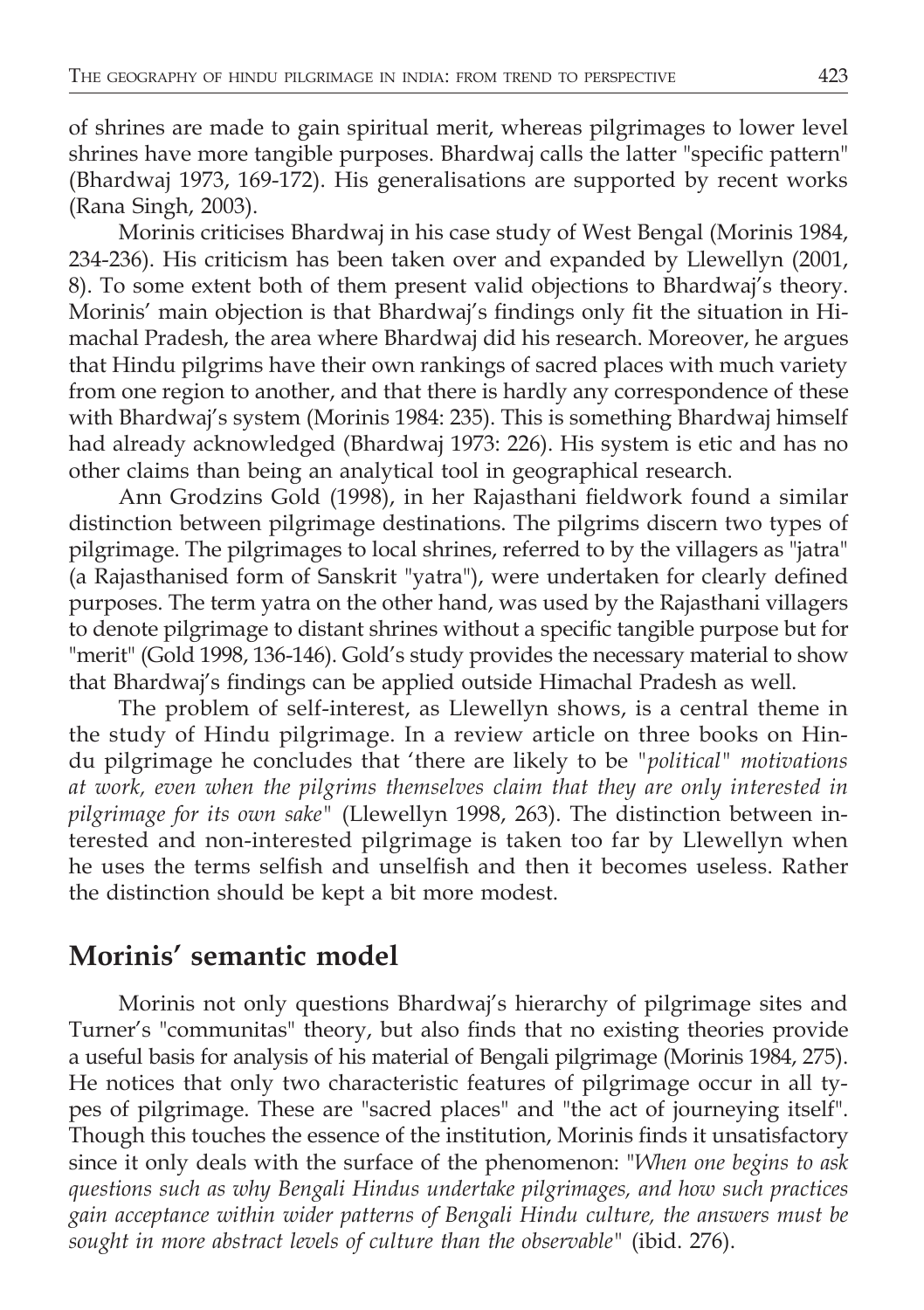Morinis discerns two sets of meanings of pilgrimage. The first is 'the explicit understanding of the participants themselves' and the second consists of *"the literary and theological depictions of the cosmos and man's journey through it which are an integral (if unconscious to most pilgrims) aspect of the Hindu pilgrimage tradition"* (ibid. 277). Here he seems to solely search for religious meanings of pilgrimage without an open eye to social, political and economical aspects. He replaces anthropological theories on pilgrimage by a theology of Hindu pilgrimage.

In the context of second "set of meanings", Morinis suddenly considers Hinduism a homogenous religion and provides a highly Eliadan and cosmological explanation of sacred places and pilgrimage (Morinis 1984, 282-299). First for presenting a hierarchy of sacred places that is not held by all Hindus (ibid. 235), while Bhardwaj doesn't even claim to do so. Morinis takes the meaning of the architecture of Hindu temple as a basis for interpreting the Hindu concept of sacred space and sacred places, and comes up with an interpretation of sacred space as a model of the cosmos. Morinis's basic constructs fully fit in case of many pan-India level sacred places in both ways, viz. the function and use of sacred places, and the psychic world of devout pilgrims.

At the very end of his book, in a footnote, Morinis comes back to Bhardwaj, suggesting that in the end there is no difference between material and spiritual pilgrimage. *"It may be rather that participants are tapping different levels of meaning according to their familiarity with the explicit and implicit meaning of the institution"* (Morinis 1984, 298). All pilgrimages are a journey of the soul to the One, only the pilgrims themselves do not know it. When geographical, political or economical factors that participants are usually unaware of, are taken into account in an analysis of Hindu pilgrimage, it is done because the researcher has the purpose to learn something about pilgrimage from a geographical, political or economical point of view.

# **The task ahead**

If Habermasian three-tier typology of science and explanation to be examined together then Hindu pilgrimage studies may be thought of in a better way:

- Empirical-analytical approach is based on direct experience, where the "facts speak for themselves"; and ultimately it led to develop positivism, e.g. Sopher's (1968) study.
- Hermeneutic approach is based on perception through a system of meanings which are human constructs and developed by each individual process of human contact, e.g. Gold (1988).
- Critical approach conceives people as part of culture-world created and manifested by them as ways of ensuing, both individual, day-to-day and collective, generational survival, e.g. Singh (1993a, b).

In studying pilgrimage tradition (in India) at least four broad methods to be used in balanced form are: statistical-spatial, literary-textual, contextual-experiential, and psychological- linguistic; altogether a multidisciplinary methodology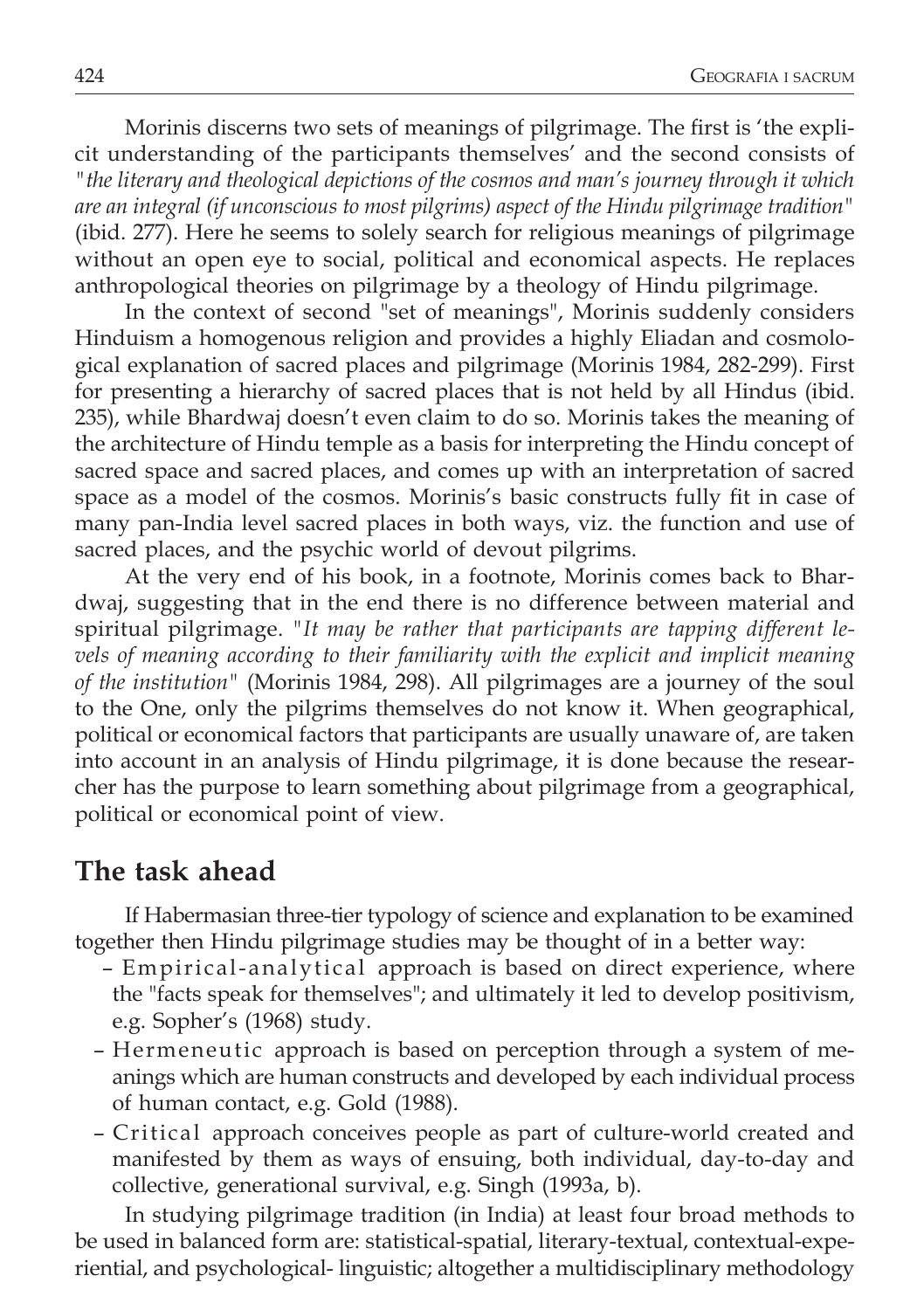with respect to human science paradigm is required to understand and explain pilgrimage. How "spiritual magnetism" at a sacred site derives from human concepts and values, via historical, geographical, cultural and faith forces also needs special attention. Turners' (1978) analogy that "pilgrimage is exteriorised mysticism while mysticism is an interior pilgrimage" is still not tested by scholars of pilgrimage or cultural studies. Such study would be benefited with the use of alchemy – after all we need to understand the ultimate reality and place of human being in cosmos.

#### **LITERATURE**

- Ambroise Y., 1982, *The Hindu concept of space and time structuring the day to day life of man*, Social Compass, 29 (4), 335-348.
- Aziz B.N., 1982, *A pilgrimage to Amarnath: the Hindu's search for immortality,* Kailash, 9 (Dec.), 121-138.
- Bakker H.T., 1986, *Ayodhya*, GOS 1, Egbert Forsten, Groningen.
- Bakker H.T. (ed.), 1990, *The history of sacred places in India as reflected in traditional literature*, Brill E.J. Leiden.
- Bharati A., 1963, *Pilgrimage in the Indian tradition. History of religions*, 3, 135-167.
- Bharati A., 1970, *Pilgrimage sites and Indian civilization. In, Chapters in Indian Civilization*, J. W. Elder (ed.) Kendall / Hunt Publ., Dubuque, IO, 1, 83-125.
- Bhardwaj S.M., 1973, *Hindu places of pilgrimage in India*, University of California Press, Berkeley.
- Bhardwaj S.M., 1985, *Religion and circulation: Hindu pilgrimage*, [in:] R.M. Prothero and M. Chapman (eds.), *Circulation in Third World Countries*, Routledge&Kegan Paul, London, 241-261.
- Bhardwaj S.M., 1997, *Geography and pilgrimage: a review*, [in:] Morinis and Stoddard (eds.) (loc.cit).
- Biswas L., 1980, *Hinduism in a dynamic urban setting. The temples and shrines of Calcutta*, unpublished Ph.D. dissertation in Geography, University of Pittsburgh, Pittsburgh.
- Caplan A., 1980, *Pilgrims and priests as links between a sacred center and the Hindu Cultural Region: Prayag's Magh Meld Pilgrimage*, unpublished Ph. D. dissertation in Geography, University of Michigan, Ann Arbor.
- Clothey F., 1972, *Pilgrimage centres in the Tamil cults of Murukan*, Journal of the American Academy of Religion, 40, 42-95.
- Dave J.H., 1957-1961, *Immortal India*, 4, Bhartiya Vidya Bhavan, Bombay.
- Dubey D.P., 1985, *The sacred geography of Prayaga (Allahabad)*, Identification of holy spots. National Geographical Journal of India, 31 (4), 319-340.
- Dubey D.P. (ed.), 2000a, P*ilgrimage studies. The power of sacred places. society of pilgrimage studies*, Allahabad.
- Dubey D.P., 2000b, *Himachal: pilgrimages to the goddess shrines*, [in:] D.P. Dubey (ed.), *Pilgrimage studies. The power of sacred places*, Society of Pilgrimage Studies, Allahabad, 242-271.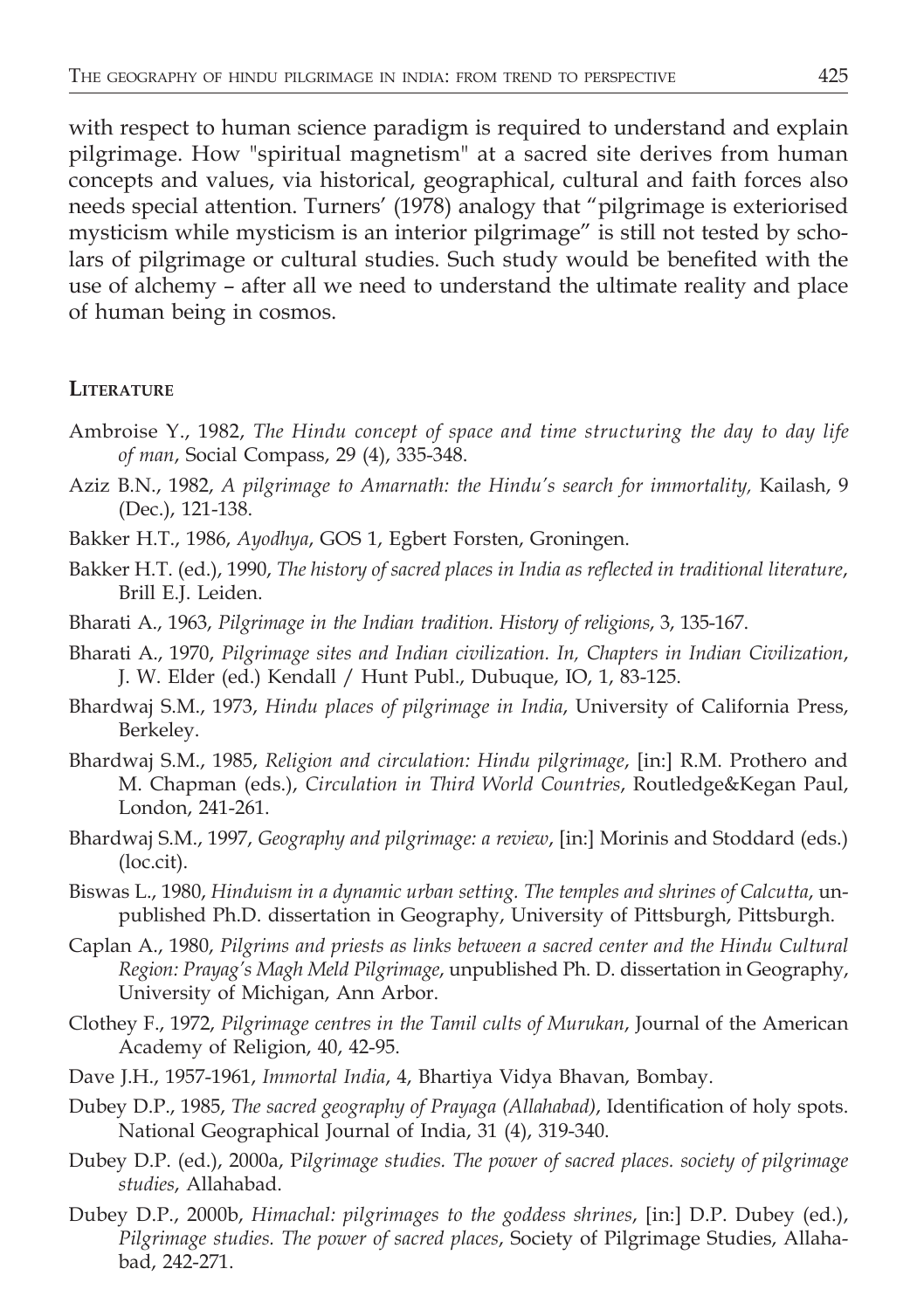- Dubey D.P., 2001, *Prayaga: the site of the Kumbha* Mela, Aryan Publs., New Delhi.
- Dubey D.P. (ed.), 2001, *Kumbha Mela*, Society of Pilgrimage Studies, Allahabad; 5 essays.
- Eck D.L., 1981, *India's Tirthas: "crossing" in sacred geography*, History of religions, 21, 323-344.
- Eck D.L., 1982, *Banaras. City of light*, Alfred K. Knopf, New York. Rept. Penguin India, New Delhi.
- Eck D.L., 1986, *Banaras: cosmos and paradise in the Hindu imagination*, [in:] Veena Das (ed.), *The Word and the World*, Sage Publ., New Delhi, 41-55.
- Eliade M.,1959, *The sacred and the profane*, Harper&Row, Inc., New York.
- Ensink J., 1974, *Problem of the study of pilgrimage in India*, Indologica Taurinensia (Torino), 2, 57-79.
- Entwistle A.W., 1987, *Braj. Centre of Krishna pilgrimage*, GOS, III. Egbert Forsten Publ., Groninen.
- Feldhaus A., 1986, *The Maharashtra as a Holy Land: a sectarian tradition*, Bulletin of the School of Oriental and African Studies, 49 (3), 532-548.
- Feldhaus A., 2003, *Connected places: region, pilgrimage, and Geographical Imagination in India*, Palgrave Macmillan, New York.
- Gita Press, 1957, *Tirthanka. Kalyana*, 31. Gita Press, Gorakhpur. Popular essays on about 1000 holy places of India. In Hindi.
- Gopal L., Dubey, D. P., (eds.), 1990, *Pilgrimage studies: text and context*, Society of Pilgrimage Studies, Allahabad.
- Growse F.S. (ed.), 1882, *Mathura. A District Memoir*, 3rd ed. 1890. Reprinted: Asian Edc. Services, New Delhi, 1979.
- Gutschow N., Michaels A., 1993, *Benares. Tempel und religiöses Leben in der heiligen Stadt der Hindus*, DuMont Buchverlag, Köln.
- Jackowski A., 1991, *An outline of geography of pilgrimages*, [in:] *Pilgrimage in Hinduism,* Pr. Geogr., 85, Zesz. Nauk. UJ, 155-188.
- Jha M. (ed.), 1985, *Dimensions of pilgrimage. An anthropological appraisal*, Inter-India Publ., New Delhi.
- Jha M. (ed.), 1991, *Social anthropology of pilgrimage*, Inter-India Publ, New Delhi.
- Karve I., 1962, *On the roads: A Maharashtrian pilgrimage*, Journal of Asian Studies, 22 (1): 13-30.,
- Kaur J., 1985, *Himalayan pilgrimages and New Tourism*, Himalayan Books, New Delhi.
- Law B.H., 1940, *Holy places of India*, Calcutta Geographical Society, 3, Calcutta.
- Lal K., 1961, *Holy cities of India*, Asia Press, Delhi.
- Lukens-Bull R. (ed), 2004, *Sacred space in Asia*, Program for Southeast Asian Studies, Arizona State University, Tempe.
- Malshe P.T., Ghode S.K., 1989, *Pandharpur, A Study in geography of religion*, Transaction, Institute of Indian Geographers, 11 (1), 46-62.
- Mishra K.K. (ed.), 1987, *Titha Visheshanka. Annual number of Sanmarga, a Hindi daily*, Tulasi Mandir, Varanasi. An anthology of 64 popular essays.
- Miyamoto H., 2003, *A contemplative journey to Hindu Tirthas*, Yamakawa Publ. Co., Tokyo.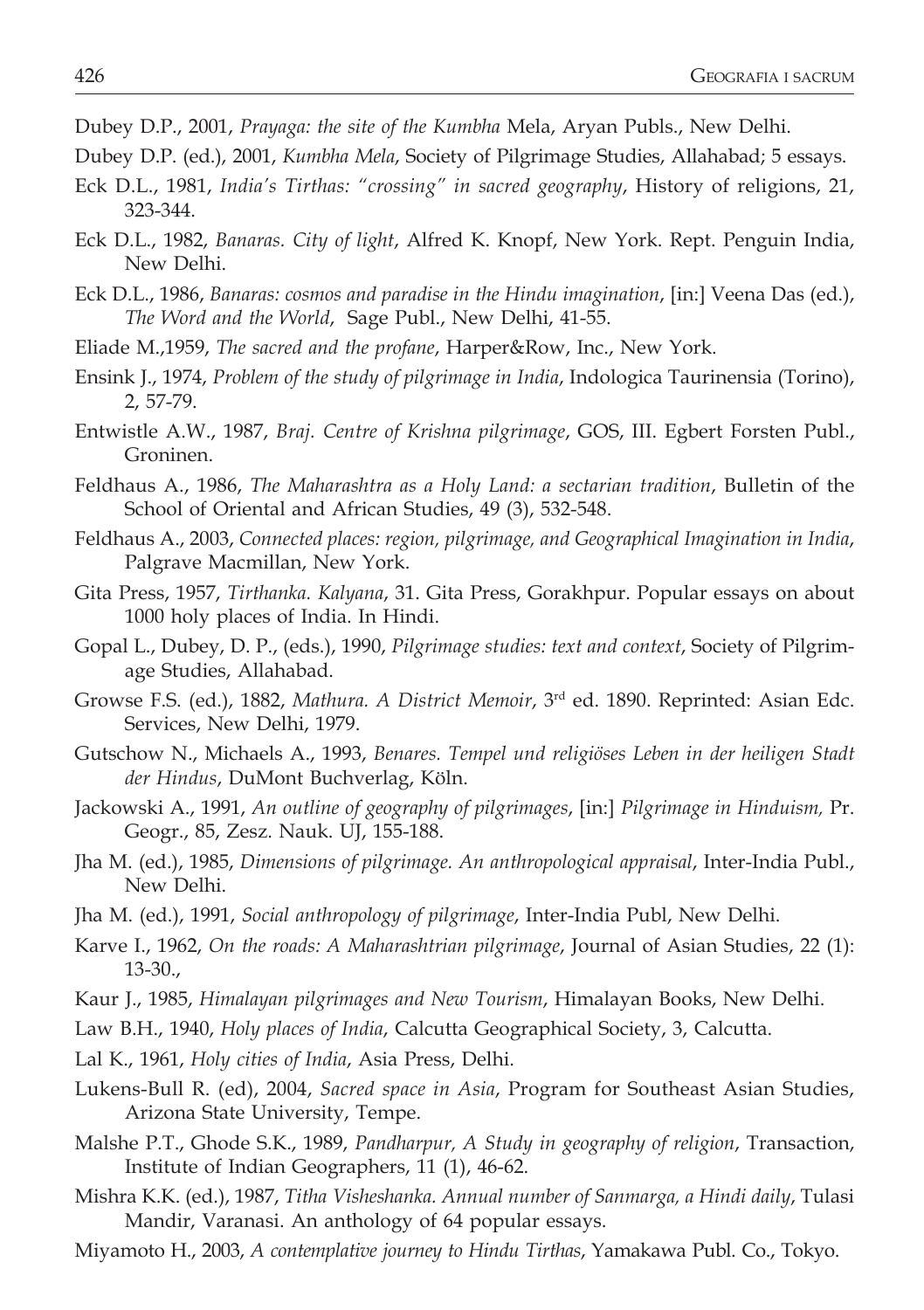- Morinis E.A., 1984, *Pilgrimage in Hindu tradition. A case study of West Benga*l, Oxford University Press, Delhi.
- Morinis A., Stoddard R.H. (eds.), 1997, *Sacred places, sacred spaces. The geography of pilgrimages*, Geoscience&Man, 34, Louisiana State University Press, Baton Rouge, USA.
- Nath V., 2000, *Tirthas and acculturation; An anthropological study*, [in:] D.P. Dubey (ed.) *Pilgrimage studies. The power of sacred places*, Society of Pilgrimage Studies, Allahabad, 81-121.
- Osterrieth A., 1994, *Pilgrimage: lived space and spiritual quest*, [in:] Morinis, Stoddard (eds.) (loc.cit.)
- Preston J.J., 1980, *Sacred centres and symbolic network in South Asia*, Mankind Quarterly, 20 (3-4), 259-293.
- Preston J.J., 1992, *Spiritual magnetism: an organising principle for the study of pilgrimage*, [in:] A. Morinis (ed.), *Sacred journeys: the anthropology of pilgrimage*, Greenwood Press, Westport CT, 31-46.
- Rana P.S., 2003, *Pilgrimage and ecotourism in Varanasi Region: resources, perspectives and prospects*, Unpublished PhD thesis in Public Administration and Tourism Studies, Lucknow Univ., Lucknow (UP, India).
- Rana P.S., Singh R.P.B., 2004, *Behavioural perspective of pilgrims and tourists in Banaras*, [in:] A. Raj (ed.), *The tourist – a psychological perspective*, Kanishka Publ., New Delhi, 187-206.
- Salomon R.G., 1979, *Titha-pratyamnayah: ranking of Hindu pilgrimage sites in classical sanskrit texts*, Zeitscharift der Deutschen Morgen. Gesell., 129 (1), 102-128.
- Salomon R.G., 1984, *The Bridge to the Three Holy Cities*, Motilal Banarasidass Publ., Delhi.
- Saraswati, B.N. 1983, *Traditions of Tirthas (sacred sites) in India*, Man in India, 63 (1), 40-81.
- Sax, William S. 1991, *Mountain Goddesses. Gender and Politics in a Himalayan Pilgrimage*, Oxford University Press, New York.
- Schilder R., Callewaert W., 2000, *Banaras. Visions of a Living Ancient Tradition*, Hemkunt Publ. (P) Ltd., New Delhi. 128pp.
- Schwarztberg J.E. (ed.), 1978, *A historical atlas of South Asia*, University of Chicago Press, Chicago, H*oly Places of South Asia*, Plate XA.9, p.99; description: pp. 233-234. Also *Holy sites*, see pp. 22, 27, 28, 34, 41, 47. 2nd revised and expanded edition from Oxford university Press, New York, 1993.
- Singh, R. L., Singh, R. P. B., (eds.), 1987, *Trends in the geography of pilgrimages*, National Geog. Soc. of India, Varanasi, 35.
- Singh R.P.B.,1982, *Image of Varanasi city: Reflection on geography of tourism*, Frankfurter Wirts und Sozialgeog, Sch. (Frankfurt/Main), 41, 161-174.
- Singh R.P.B., 1987a, *The pilgrimage mandala of Varanasi / Kashi : a study in sacred geography*, National Geographical Journal of India (Varanasi), 33 (4): 493-524.
- Singh R.P.B., 1987b, *Peregrinology and geographic quest (with, bibliography: 580)*, National Geog. J1. of India, 33 (4) : 525-564.
- Singh R.P.B., 1988a, *The Image of Varanasi: Sacrality and Perceptual world*, National Geographical Journal of India, 34 (l), 1-16.
- Singh R.P.B., 1988b, *Interplay of sacred time and sacred space in Hindu belief system*, [in:]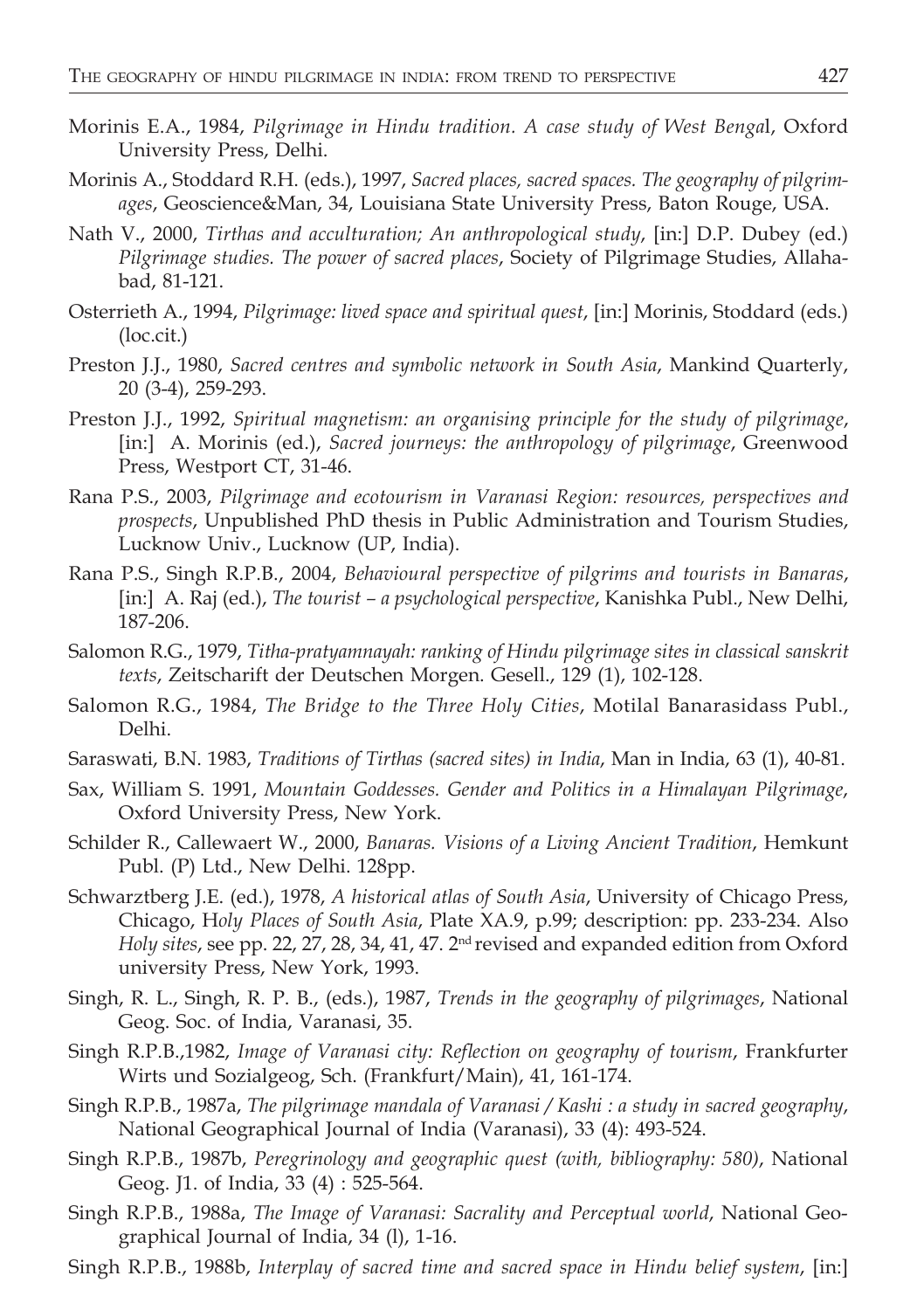K. Werner K. (ed.), *Geisteshaltung und Umwelt (Spiritual Attitude and Environment)*, Alano edition herodot, Aachen (Germany), 439-454.

- Singh R.P.B., 1992a, *Nature and cosmic integrity: a search in Hindu geographic thought*, GeoJournal (Dordrecht), 26(2): 139-147.
- Singh R.P.B., 1992b, *The Geography of pilgrimages in India: perspectives and prospects*, National Geographical Journal of India (NGSI, Varanasi), 38, 39-54.
- Singh R.P.B. (ed.), 1993a, *Banaras (Varanasi). Cosmic order, sacred city and Hindu tradition*s, Tara Book Agency, Varanasi.
- Singh R.P.B., 1993b. *Varanasi: The pilgrimage mandala, geomantic map and cosmic numbers*, [in:] Singh R.P.B. (ed.) (op. cit.), 1993a, 37-63.
- Singh R.P.B., 1993c, *Cosmic layout of Hindus' sacred city*, Varanasi. Architecture&Behaviour (Lausanne, Swiss.), 9 (2), 263-274.
- Singh R.P.B., 1993d. *Time and Hindu rituals in Varanasi: a study of Sacrality and Cycles*, Geographia Religionum (Berlin), 8: 119-134.
- Singh R.P.B., 1997a. Sacred space and pilgrimage in Hindu society-the case of Varanasi. In, Morinis and. Stoddard, eds. (loc.cit.): 191-207.
- Singh R.P.B., 1997b, *Sacredscape, cosmic territory & faithscape: goddess territory of Vindhyachal*, *India*, National Geographical Journal of India, 43 (3), September, 237-263.
- Singh R.P.B., 1997c, *Sacredscape and urban heritage in India: contestation and perspective*, [in:] B. Shaw, R. Jones. Ashgate (eds.), *Contested Urban Heritage. Voices from the Periphery*, London (UK),101-131.
- Singh R.P.B., 1998, *Sacred journey, sacredscape and faithscape: an experience of Panchakroshi pilgrimage, Varanasi (India)*, The Pennsylvania Geographer (Johnstown, PA, USA), 36 (1), 55-91.
- Singh R.P.B., 2000a, *Sacredscape, faithscape and cosmic geometry: a study of Holy Places of north India*, [in:] C. Esteban&J.A. Belmonte (eds), *Astronomy and ultural diversity*, (Proceedings, Oxford VI & SEAC 99 Int'nal Conf., June 21-29, 1999, La Laguna, Spain). OAMC. Santa Cruz de Tenerife: pp. 99-106.
- Singh R.P.B., 2000b, *Kashi as cosmogram: sacred geometry of Varanasi*, [in:] J.M. Malville& L. Gujral (eds.), *Ancient cities, ancient skies*, Aryan Publ., New Delhi for IGNCA, 58-81.
- Singh R.P.B., 2002, *Towards the Pilgrimage Archetype*, Pancakroshi Yatra of Banaras. Pilgrimage&Cosmology, 3, Indica Books, Varanasi.
- Singh R.P.B., 2003, *Where the Buddha Walked. A companion to the Buddhist Places of India*, Pilgrimage&Cosmology, 5, Indica Books, Varanasi.
- Singh R.P.B., 2004, *Cultural Landscapes and the Lifeworld*, The Literary Images of Banaras. Pilgrimage and Cosmology, 7, Indica Books, Varanasi.
- Singh R.P.B., 2005, *Pilgrimage in Hinduism: historical context and perspectives*, [in:] D.J. Timothy, Olsen D.H. (eds.), *Tourism, Religion, and Spiritual Journeys, Routledge*, Taylor&Francis Group, London & New York.
- Singh, R.P.B., Dubey D.P. 1988, *Mathura mandala: Territory and sacrality*, [in:] T.P. Verma (eds.), *A history of Braj Region*, et al. Bhartiya Itihas Sankalan Samiti, Varanasi, 6, 189-200.
- Singh R.P.B., Rana P. S., 2002, *Banaras region: a spiritual and cultural guide*, Pilgrimage&